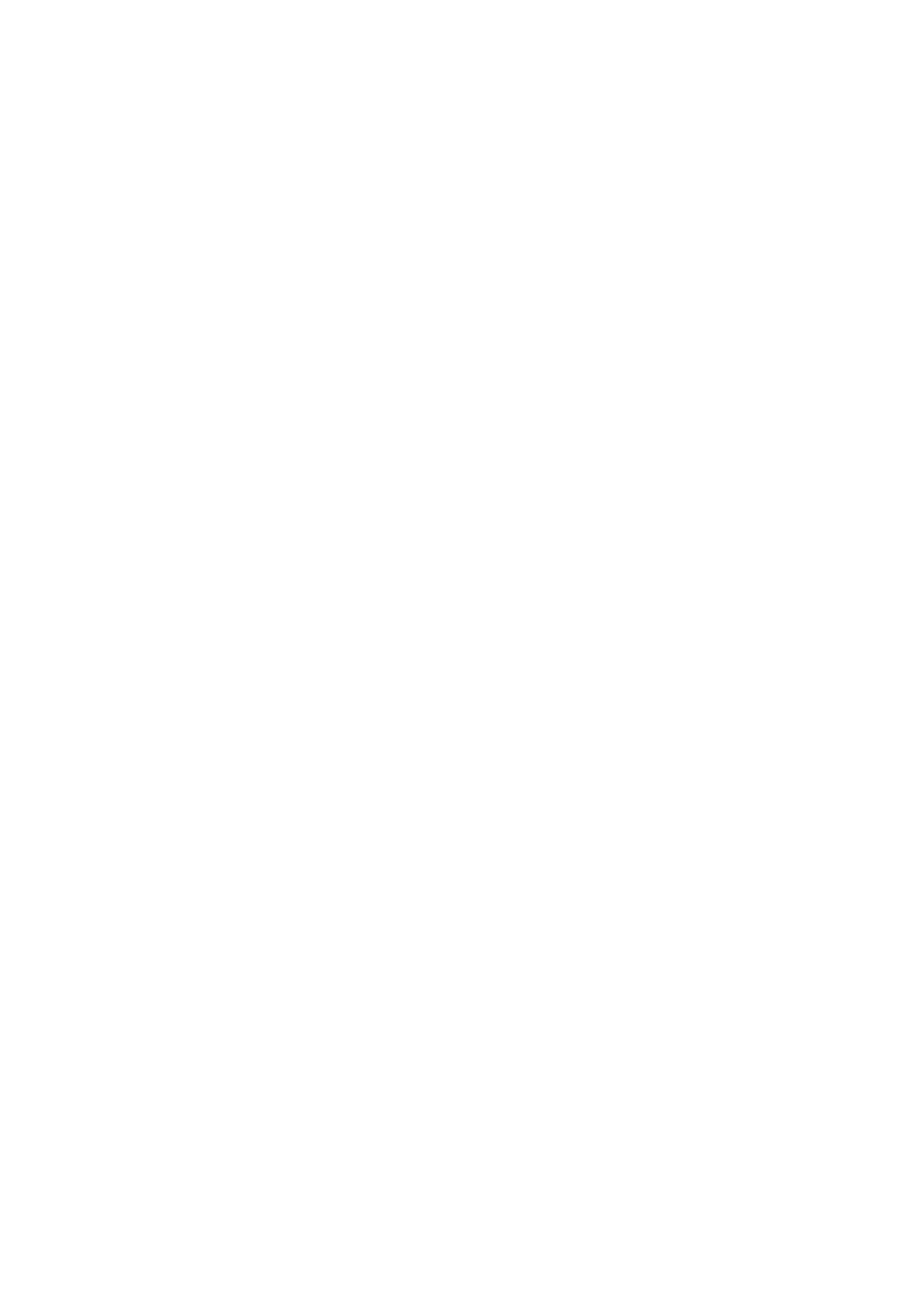#### **Summary**

Lorem ipsum dolor sit amet, consectetuer adipiscing elit. Ut purus elit, vestibulum ut, placerat ac, adipiscing vitae, felis. Curabitur dictum gravida mauris. Nam arcu libero, nonummy eget, consectetuer id, vulputate a, magna. Donec vehicula augue eu neque. Pellentesque habitant morbi tristique senectus et netus et malesuada fames ac turpis egestas. Mauris ut leo. Cras viverra metus rhoncus sem. Nulla et lectus vestibulum urna fringilla ultrices. Phasellus eu tellus sit amet tortor gravida placerat. Integer sapien est, iaculis in, pretium quis, viverra ac, nunc. Praesent eget sem vel leo ultrices bibendum. Aenean faucibus. Morbi dolor nulla, malesuada eu, pulvinar at, mollis ac, nulla. Curabitur auctor semper nulla. Donec varius orci eget risus. Duis nibh mi, congue eu, accumsan eleifend, sagittis quis, diam. Duis eget orci sit amet orci dignissim rutrum.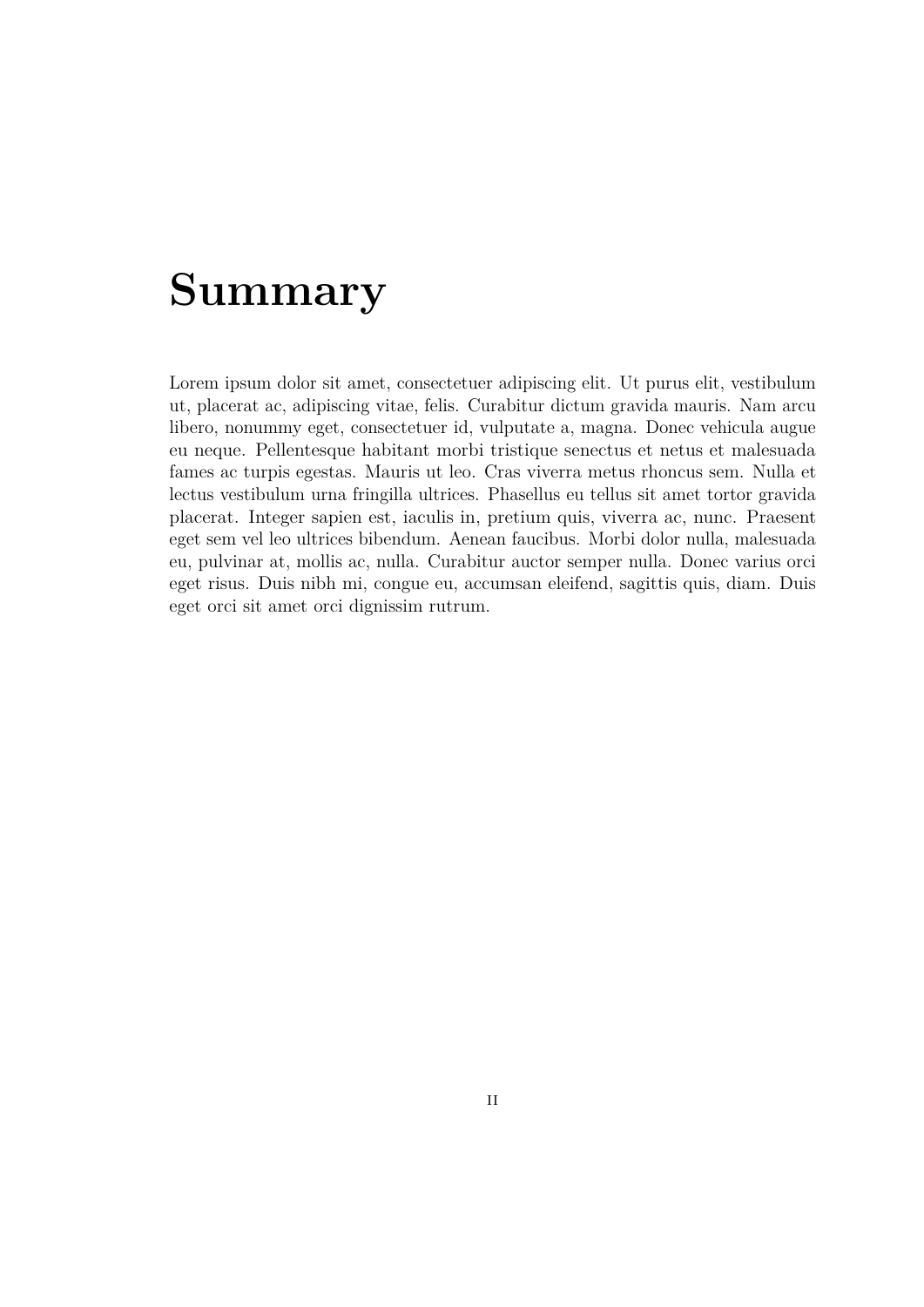### **Acknowledgements**

ACKNOWLEDGMENTS

*"HI" Goofy, [Google](https://google.com) by Google*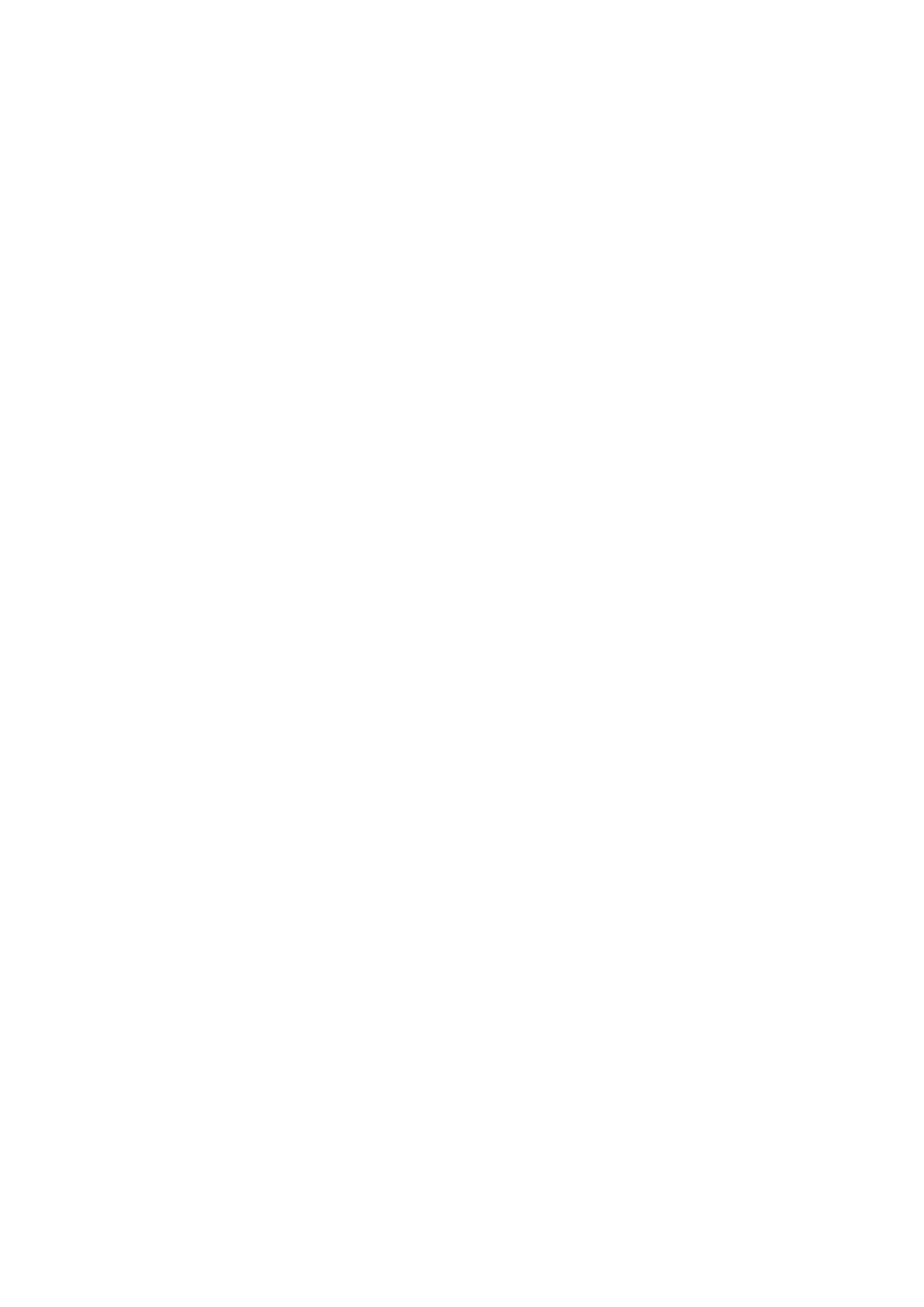### **Table of Contents**

|                        | List of Tables<br>VI                                                            |                                |  |  |  |  |  |  |  |  |
|------------------------|---------------------------------------------------------------------------------|--------------------------------|--|--|--|--|--|--|--|--|
| List of Figures<br>VII |                                                                                 |                                |  |  |  |  |  |  |  |  |
|                        | Acronyms                                                                        | IX                             |  |  |  |  |  |  |  |  |
| $\mathbf{1}$           | Hello<br>Extremely long name with manual linebreak which otherwise would<br>1.1 | $\mathbf{1}$<br>$\overline{1}$ |  |  |  |  |  |  |  |  |
|                        | A Galileo                                                                       | $5^{\circ}$                    |  |  |  |  |  |  |  |  |
|                        | <b>Bibliography</b><br>6                                                        |                                |  |  |  |  |  |  |  |  |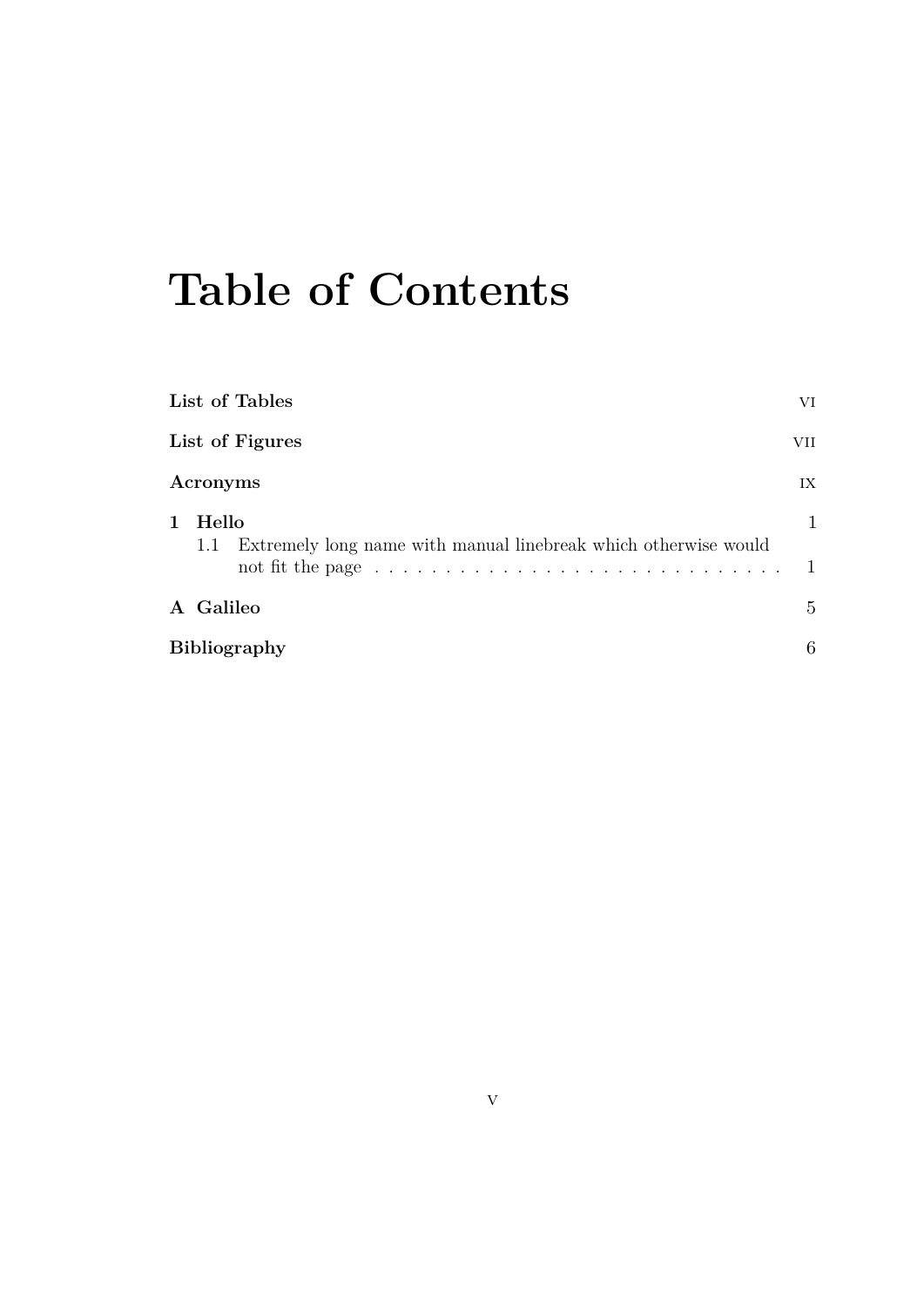### <span id="page-6-0"></span>**List of Tables**

| 1.1 Examples of activation functions, operating either element-wise or               |  |
|--------------------------------------------------------------------------------------|--|
| vector-wise, depending on the function $\ldots \ldots \ldots \ldots \ldots$          |  |
| 1.2 $\gamma$ is the output of the network, N is the batch size multiplied by the     |  |
| number of outputs (e.g. pixels), C is the number of classes and $\hat{y}$ is         |  |
| the correct output. $\ldots \ldots \ldots \ldots \ldots \ldots \ldots \ldots \ldots$ |  |
|                                                                                      |  |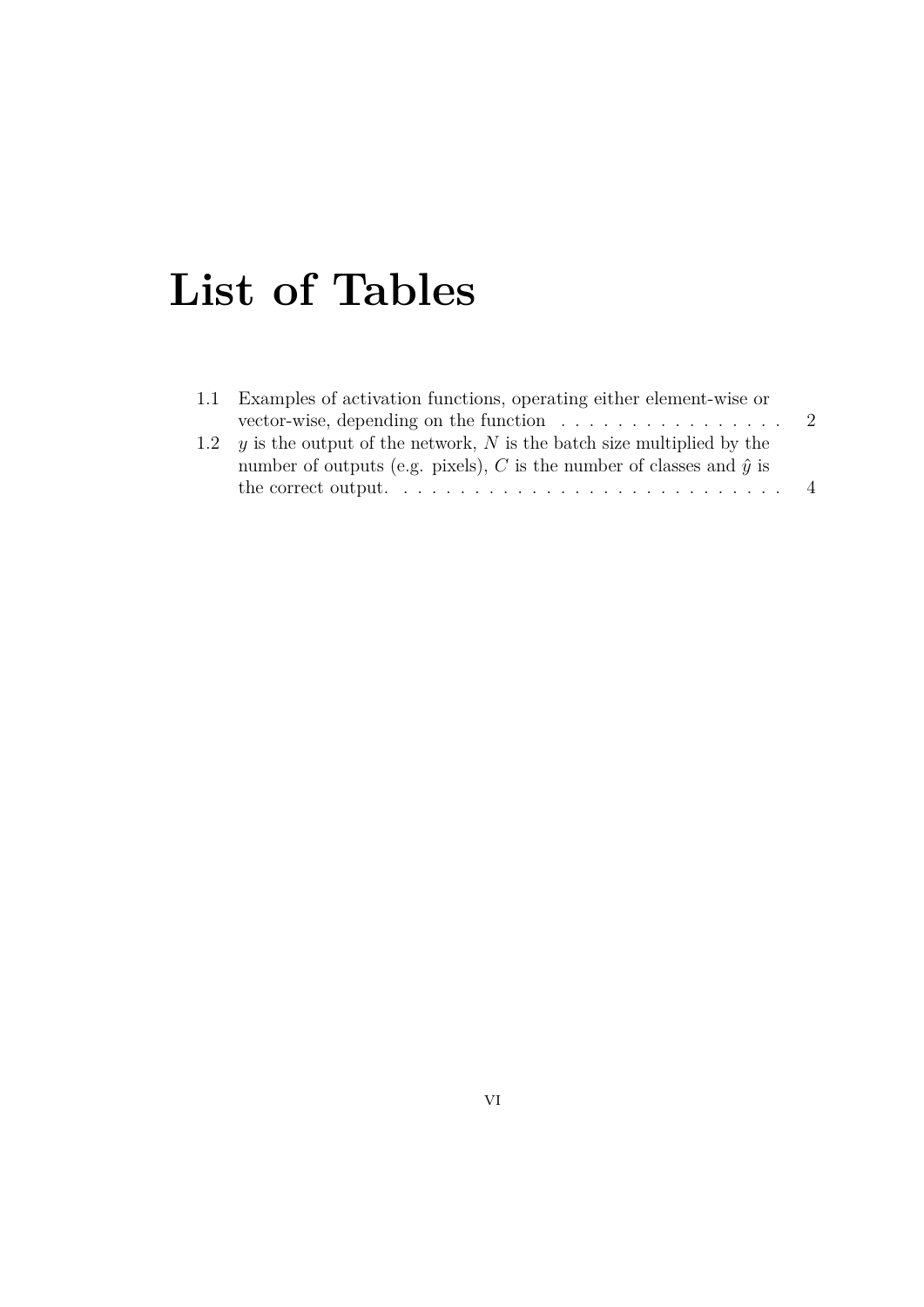## <span id="page-7-0"></span>List of Figures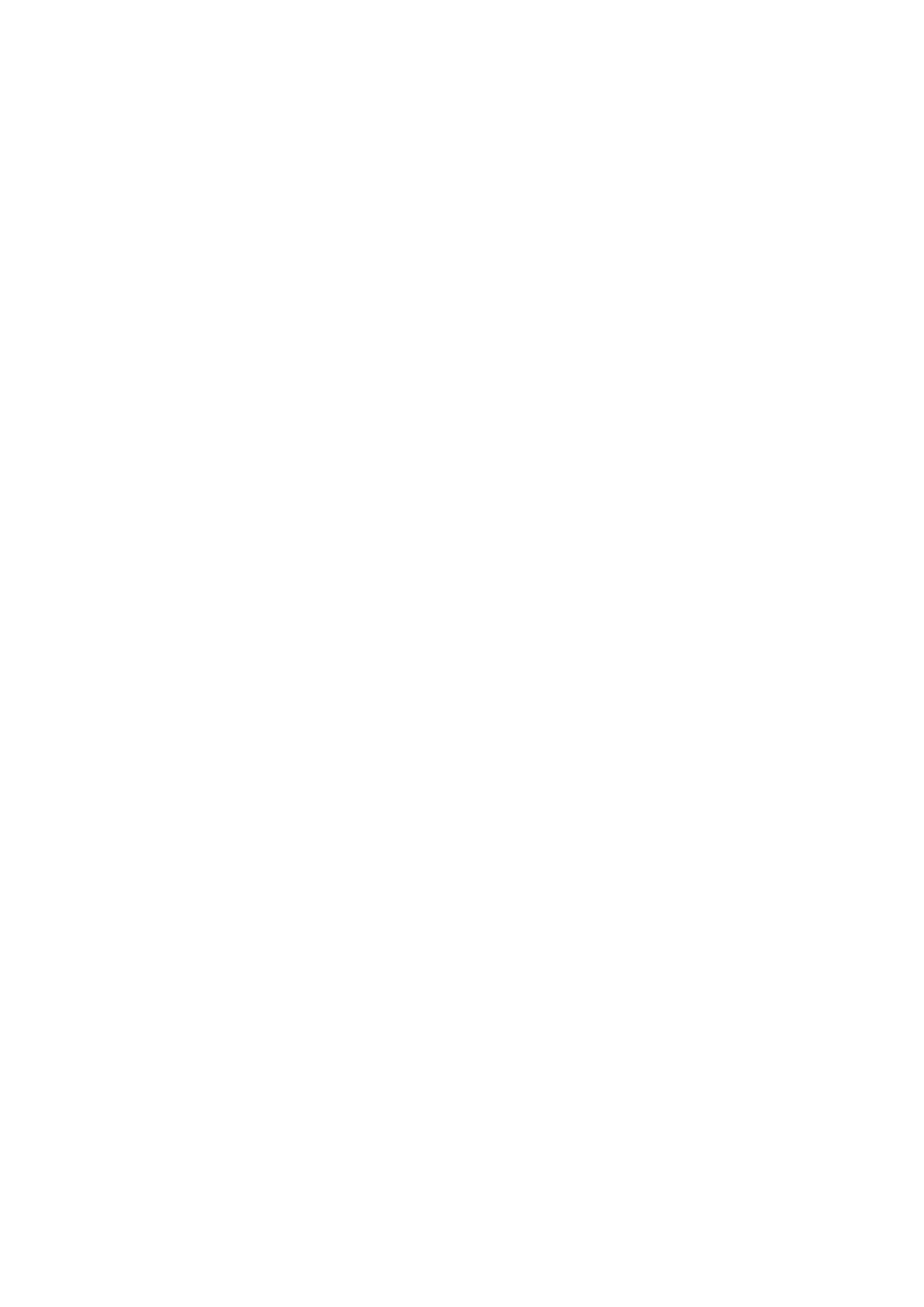### <span id="page-9-0"></span>Acronyms

 $AI$ 

 $\,$  artificial intelligence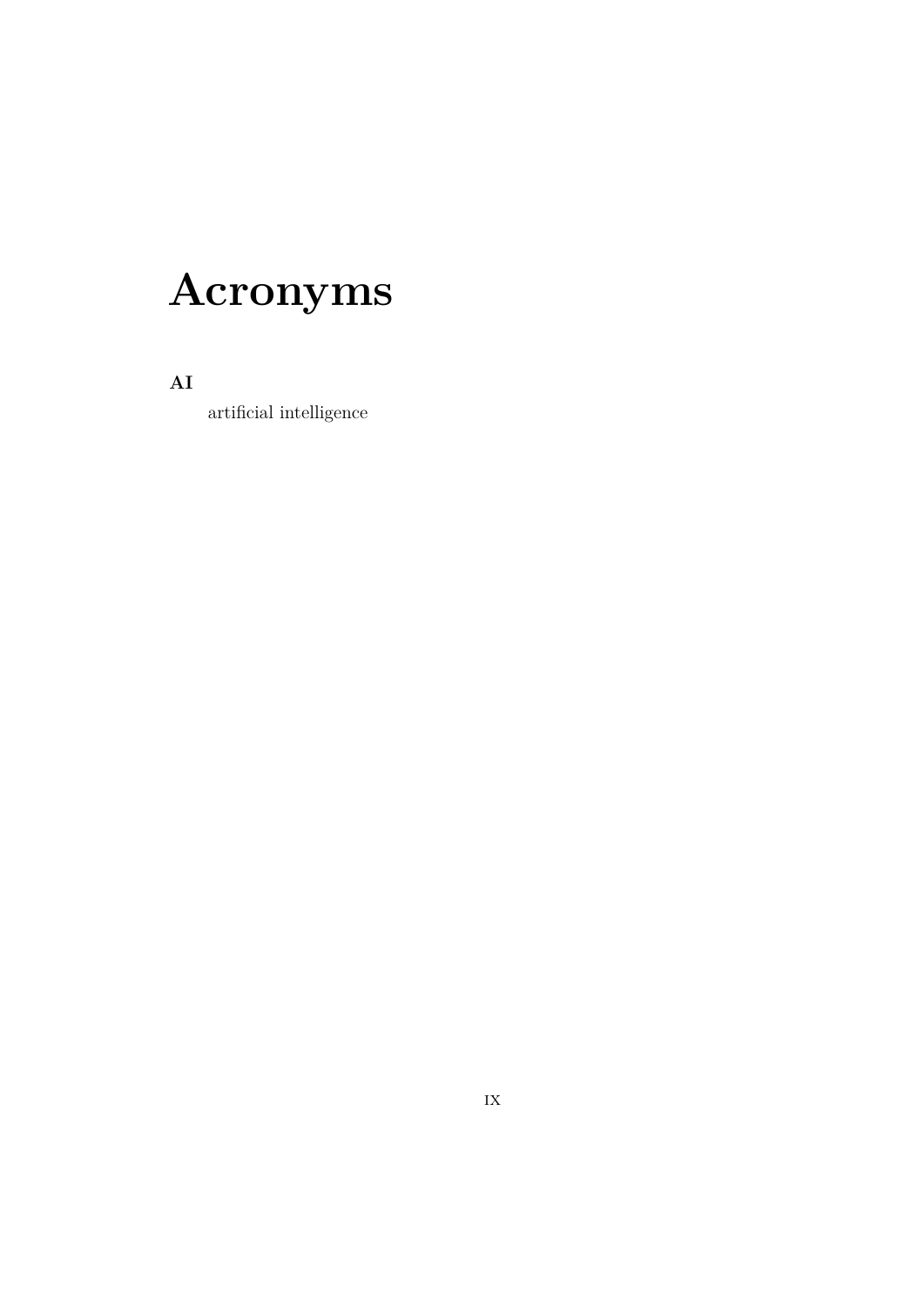# <span id="page-10-3"></span><span id="page-10-0"></span>**Chapter 1**

### **Hello**

[Hi [1,](#page-15-1) Goofy]  $kg s^{-1}$ 

<span id="page-10-2"></span>

**Figure 1.1:** Hi

- <span id="page-10-1"></span>**1.1 Extremely long name with manual linebreak which otherwise would not fit the page**
	- 1. A
	- 2. B
	- 3. C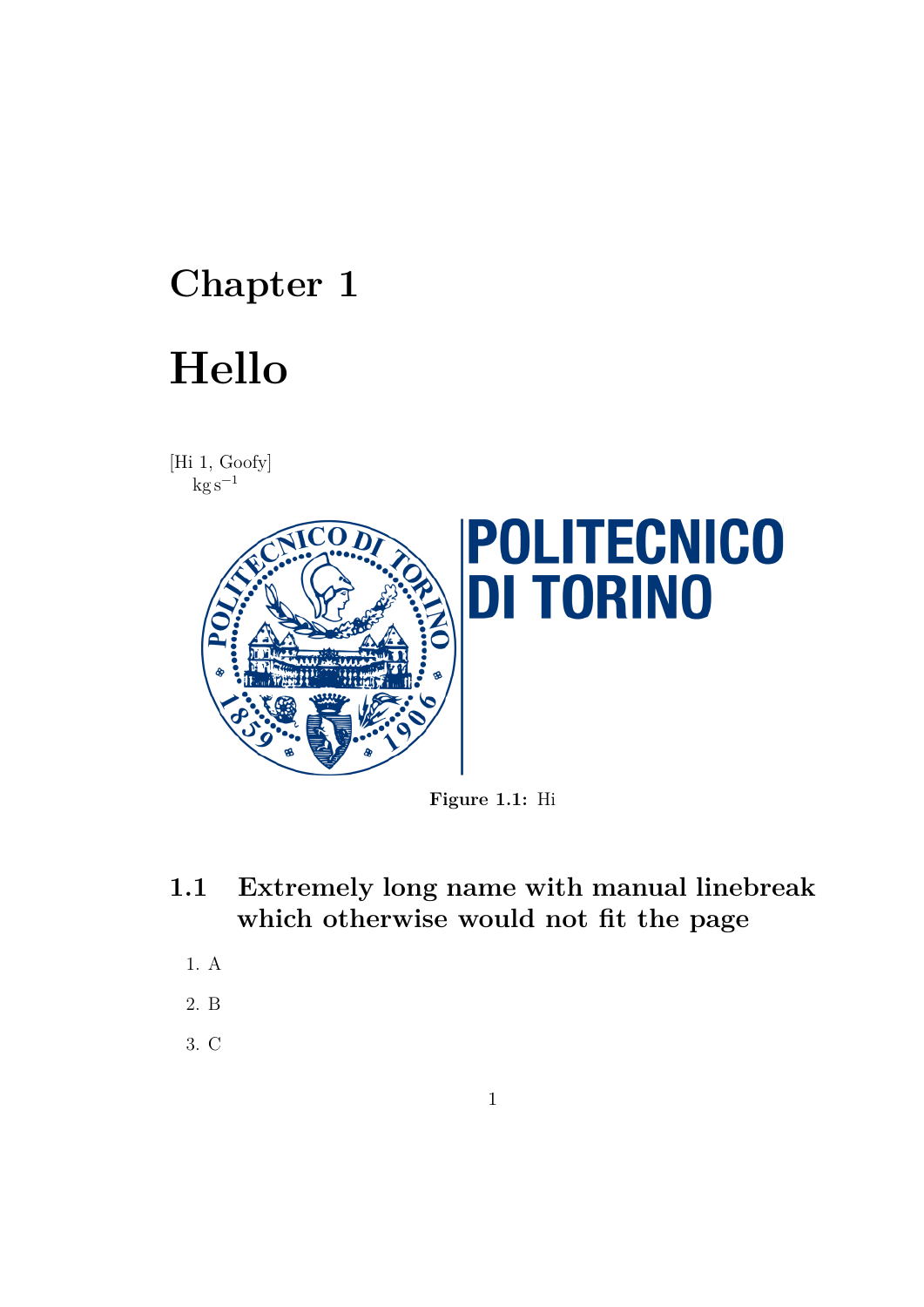<span id="page-11-2"></span><span id="page-11-1"></span>

**Figure 1.3:** SVG

<span id="page-11-0"></span>

| $\operatorname{ReLU}$ | $f(x) = \begin{cases} 0 & \text{for } x \leq 0 \\ x & \text{for } x > 0 \end{cases}$ |
|-----------------------|--------------------------------------------------------------------------------------|
| Softmax               | $f_i(\vec{x}) = \frac{e^{x_i}}{\sum_{j=1}^{J} e^{x_j}}$ $\overline{i} = 1, , J$      |
| tanh                  | $f(x) = \tanh(x) = \frac{(e^x - e^{-x})}{(e^x + e^{-x})}$                            |

**Table 1.1:** Examples of activation functions, operating either element-wise or vector-wise, depending on the function

$$
output = f_{activation} \left( \sum_{\#neurons} input_i + bias \right) \tag{1.1}
$$

- $\bullet$  A
- B
- C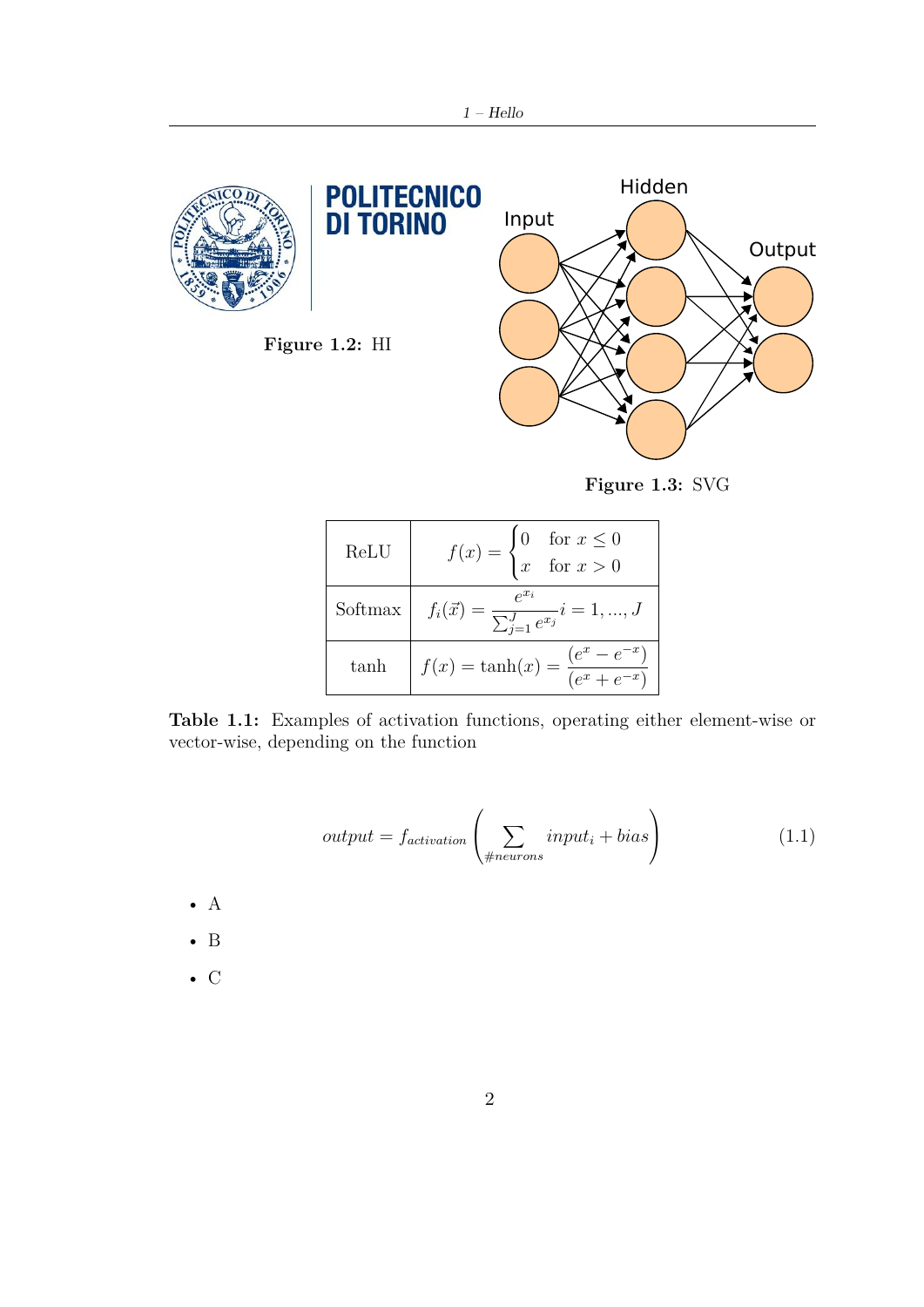**Algorithm 1** Adam optimizer algorithm. All operations are element-wise, even powers. Good values for the constants are  $\alpha = 0.001, \beta_1 = 0.9, \beta_2 = 0.999, \epsilon = 10^{-8}$ .  $\epsilon$  is needed to guarantee numerical stability.

1: **procedure**  $\text{ADAM}(\alpha, \beta_1, \beta_2, f, \theta_0)$ 2:  $\rho \alpha$  is the stepsize 3:  $\triangleright \beta_1, \beta_2 \in [0, 1)$  are the exponential decay rates for the moment estimates 4:  $\triangleright$   $f(\theta)$  is the objective function to optimize 5:  $\rho_0$  is the initial vector of parameters which will be optimized 6: *.* Initialization 7:  $m_0 \leftarrow 0$  **.** First moment estimate vector set to 0 8:  $v_0 \leftarrow 0$  **.** Second moment estimate vector set to 0 9:  $t \leftarrow 0$   $\triangleright$  Timestep set to 0 10:  $\triangleright$  Execution 11: **while**  $\theta_t$  not converged **do** 12:  $t \leftarrow t + 1$  **b** Update timestep 13:  $\triangleright$  Gradients are computed w.r.t the parameters to optimize 14:  $\triangleright$  using the value of the objective function 15: *.* at the previous timestep 16:  $g_t \leftarrow \nabla_{\theta} f(\theta_{t-1})$ 17: *.* Update of first-moment and second-moment estimates using 18:  $\triangleright$  previous value and new gradients, biased 19:  $m_t \leftarrow \beta_1 \cdot m_{t-1} + (1 - \beta_1) \cdot g_t$ 20:  $v_t \leftarrow \beta_2 \cdot v_{t-1} + (1 - \beta_2) \cdot g_t^2$ 21: **• Bias-correction of estimates** 22:  $\hat{m}_t \leftarrow \frac{m_t}{1}$  $1 - \beta_1^t$ 23:  $\hat{v}_t \leftarrow \frac{v_t}{1}$  $1 - \beta_2^t$ 24:  $\theta_t \leftarrow \theta_{t-1} - \alpha \cdot \frac{\hat{m}_t}{\sqrt{2}}$  $\overline{\hat{v}_t} + \epsilon$ *.* Update parameters 25: **end while** 26: **return**  $\theta_t$   $\triangleright$  Optimized parameters are returned 27: **end procedure**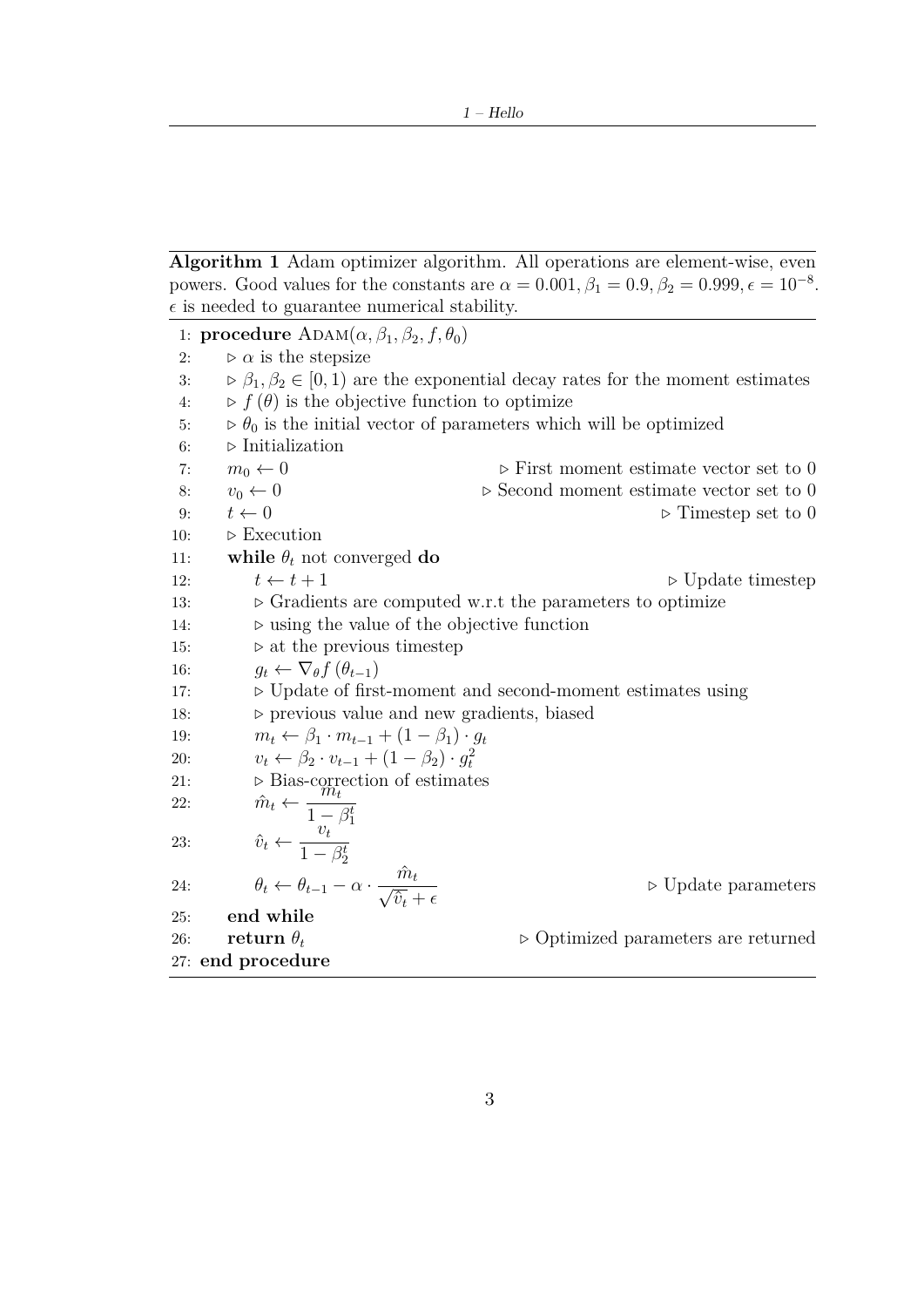<span id="page-13-0"></span>

| MSE / L2 Loss / Quadratic Loss                                     | $\sum_{i=1}^{N} (y_i - \hat{y}_i)^2$                                                    |
|--------------------------------------------------------------------|-----------------------------------------------------------------------------------------|
| (Binary) Cross Entropy<br>(average reduction on higher dimensions) | $\sum_{i=1}^{N} \sum_{j=1}^{C} \hat{y}_i \log(y_{i,j})$                                 |
| Categorical Cross Entropy<br>(sum reduction on higher dimensions)  | $-\sum_{i=1}^{N} \hat{y}_i + \log \left( \sum_{i=1}^{N} \sum_{j=1}^{C} y_{i,j} \right)$ |

**Table 1.2:** *y* is the output of the network, *N* is the batch size multiplied by the number of outputs (e.g. pixels),  $C$  is the number of classes and  $\hat{y}$  is the correct output.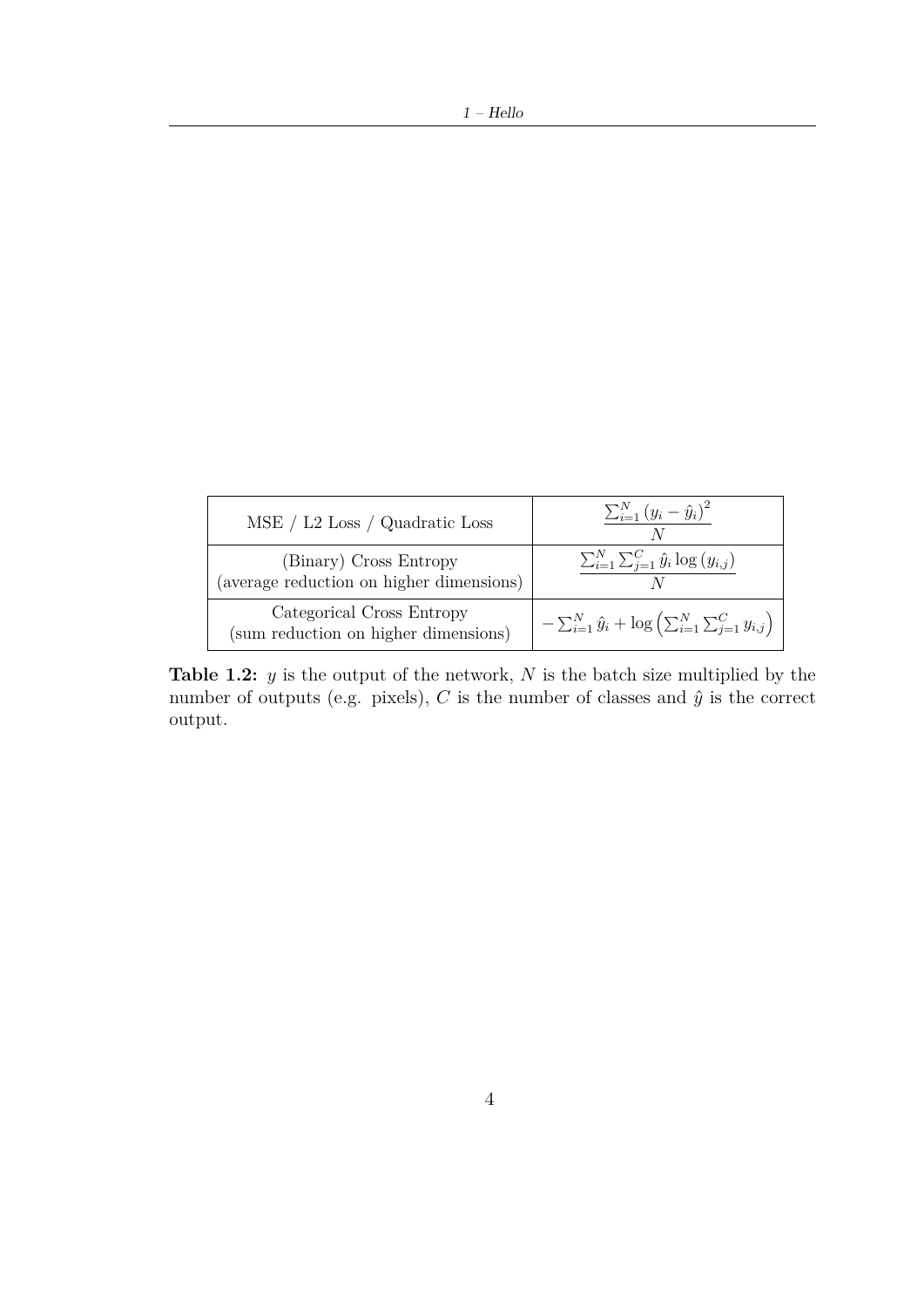# <span id="page-14-0"></span>**Appendix A Galileo**

1 import os os.system (" echo 1")

> $\mathcal{O}(n \log n)$ numpy